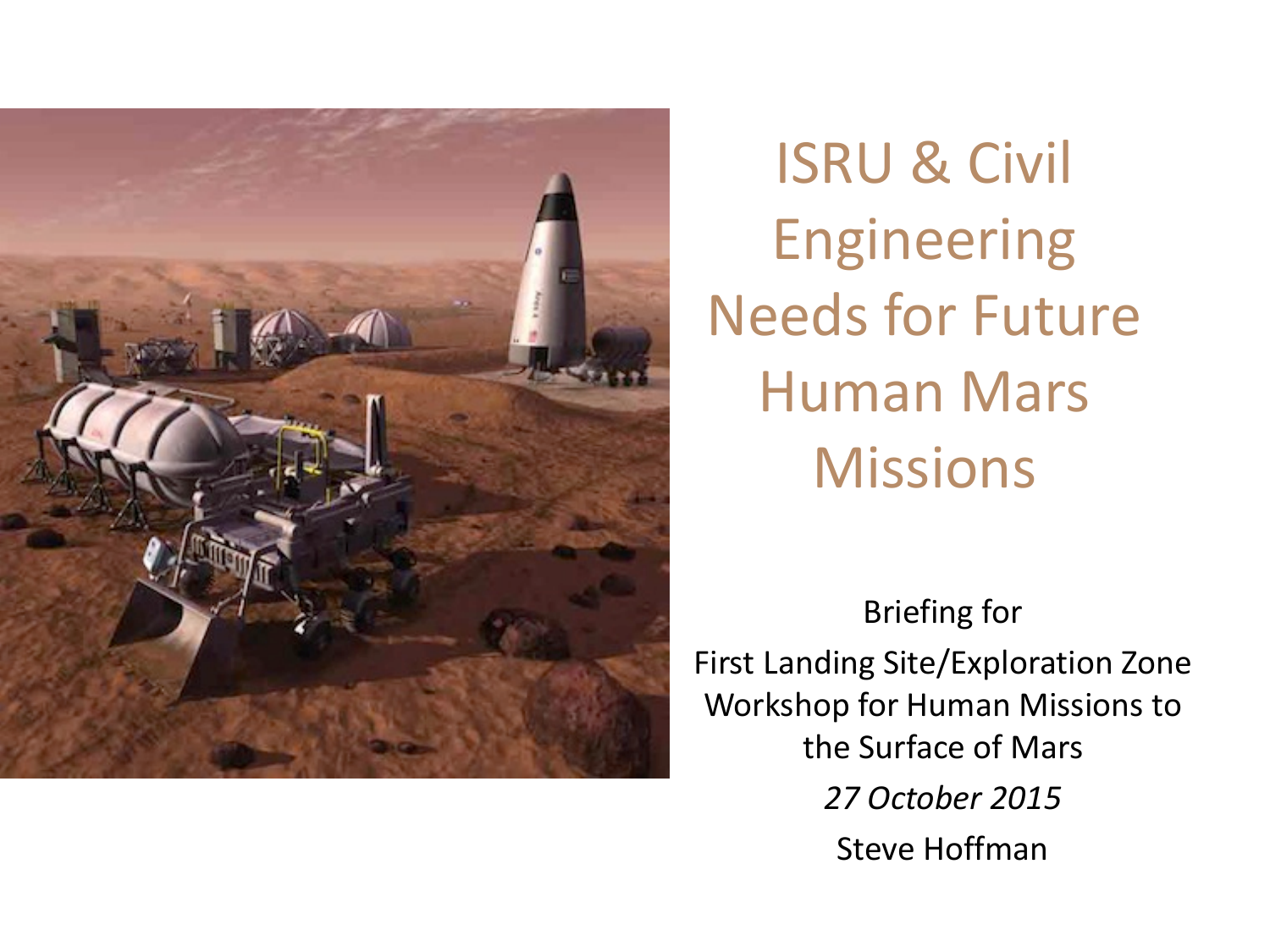



- ICE WG Purpose
- ICE WG Membership
- ICE WG Meeting Schedule and Presentation **Topics**
- Assumptions
- ISRU and CE Objectives for Site Selection
- ISRU and CE Site Criteria: Threshold
- ISRU and CE Site Criteria: Qualifying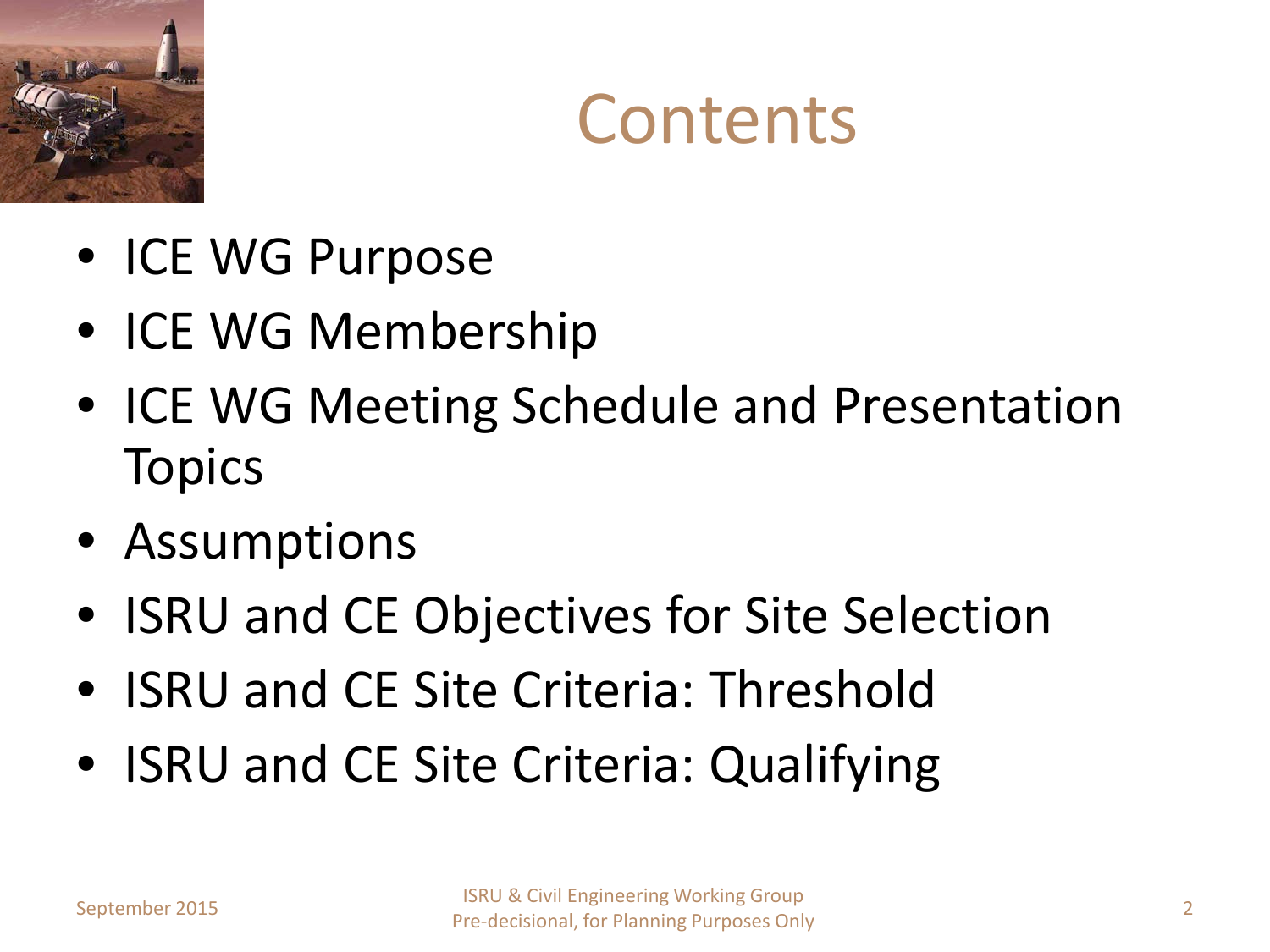

# ICE WG Purpose

- The purpose for the ICE WG is:
	- 1. Identify capabilities and resources that will be key to establishing a sustainable human presence on Mars;
	- 2. Characterize activities that must be carried out on the surface of Mars in order to advance these capabilities to a level where they can be relied upon without routine support from Earth;
	- 3. Describe the characteristics (e.g., concentration of targeted mineral types, slopes, rock size distribution, overburden depth of targeted mineral types, etc.) of Mars surface sites that are necessary to support this capability advancement.
	- 4. Describe the data sets needed to support site selection to support human surface missions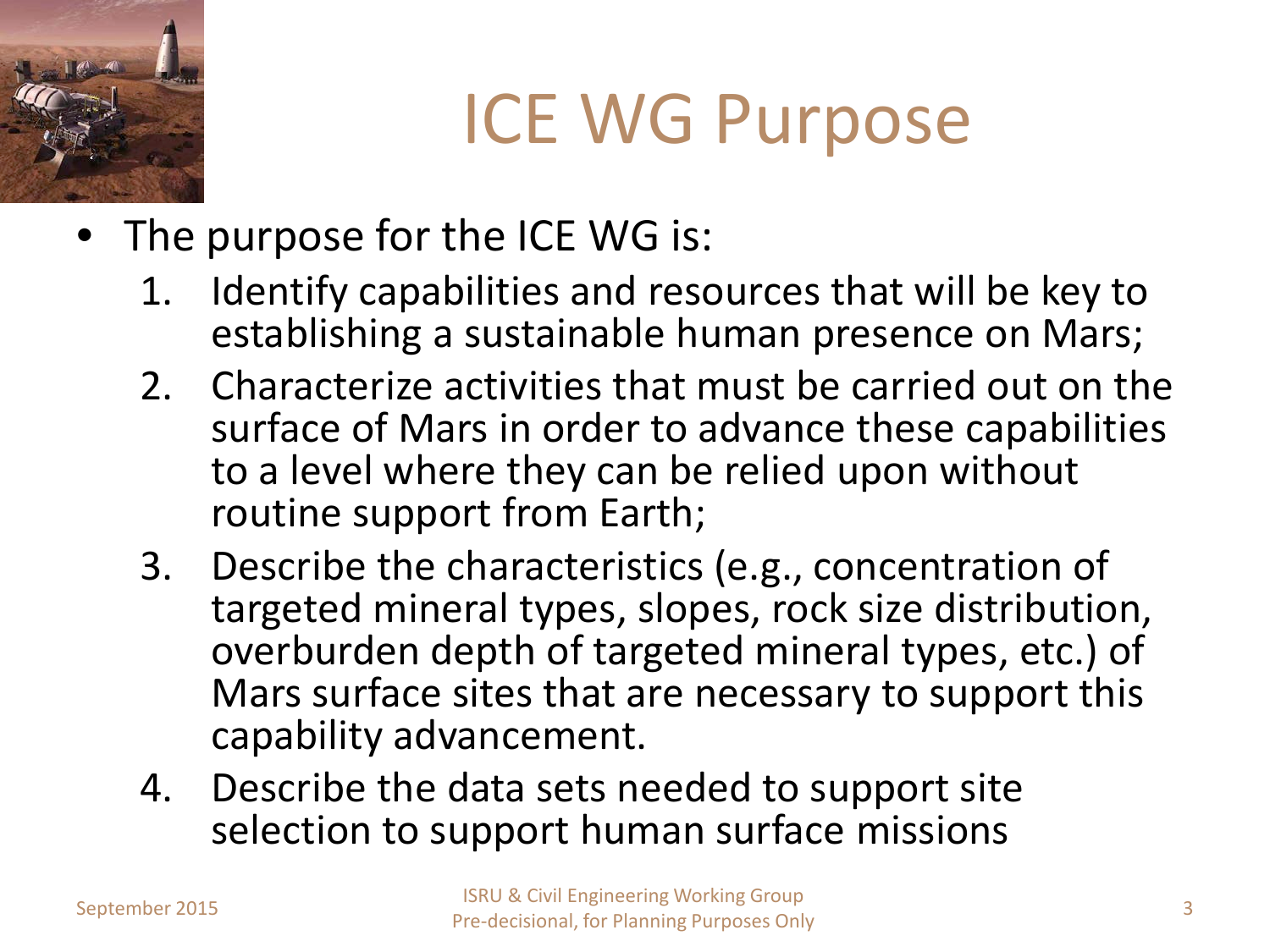

# ICE WG Membership

| <b>Member Name</b>                      | Center/ Institution                       |
|-----------------------------------------|-------------------------------------------|
|                                         |                                           |
| <b>Working Group Co-Chairs</b>          |                                           |
| Stephen Hoffman, PhD                    | <b>Johnson Space Center</b>               |
|                                         | (Science Applications International Corp) |
| <b>Rob Mueller</b>                      | <b>Kennedy Space Center</b>               |
|                                         |                                           |
| <b>User Communities Representatives</b> |                                           |
| <b>Brand Griffin</b>                    | Marshall Space Flight Center              |
|                                         | (Gray Research, Inc.)                     |
| <b>John Gruener</b>                     | <b>Johnson Space Center</b>               |
| Don Henninger, PhD                      | Johnson Space Center                      |
| Scott Howe, PhD                         | Jet Propulsion Laboratory                 |
| <b>Chris Jones</b>                      | <b>Langley Research Center</b>            |
| Laura Kerber, PhD                       | Jet Propulsion Laboratory                 |
| Doug Ming, PhD                          | Johnson Space Center                      |
| Jim Murphy, PhD                         | <b>New Mexico State University</b>        |
| Paul Niles, PhD                         | <b>Johnson Space Center</b>               |
| <b>Michelle Rucker</b>                  | Johnson Space Center                      |
| <b>Jerry Sanders</b>                    | <b>Johnson Space Center</b>               |
| Laurent Sibille, PhD                    | Solar System Exploration Research         |
|                                         | Virtual Institute (SSERVI)                |
| Ray Wheeler, PhD                        | Kennedy Space Center                      |
| <b>Brian Wilcox</b>                     | Jet Propulsion Laboratory                 |
|                                         |                                           |
| <b>Ex Officio</b>                       |                                           |
| Ben Bussey, PhD                         | NASA HQ / HEOMD                           |
| <b>Rick Davis</b>                       | NASA HQ / SMD                             |

September 2015 ISRU & Civil Engineering Working Group Pre-decisional, for Planning Purposes Only 4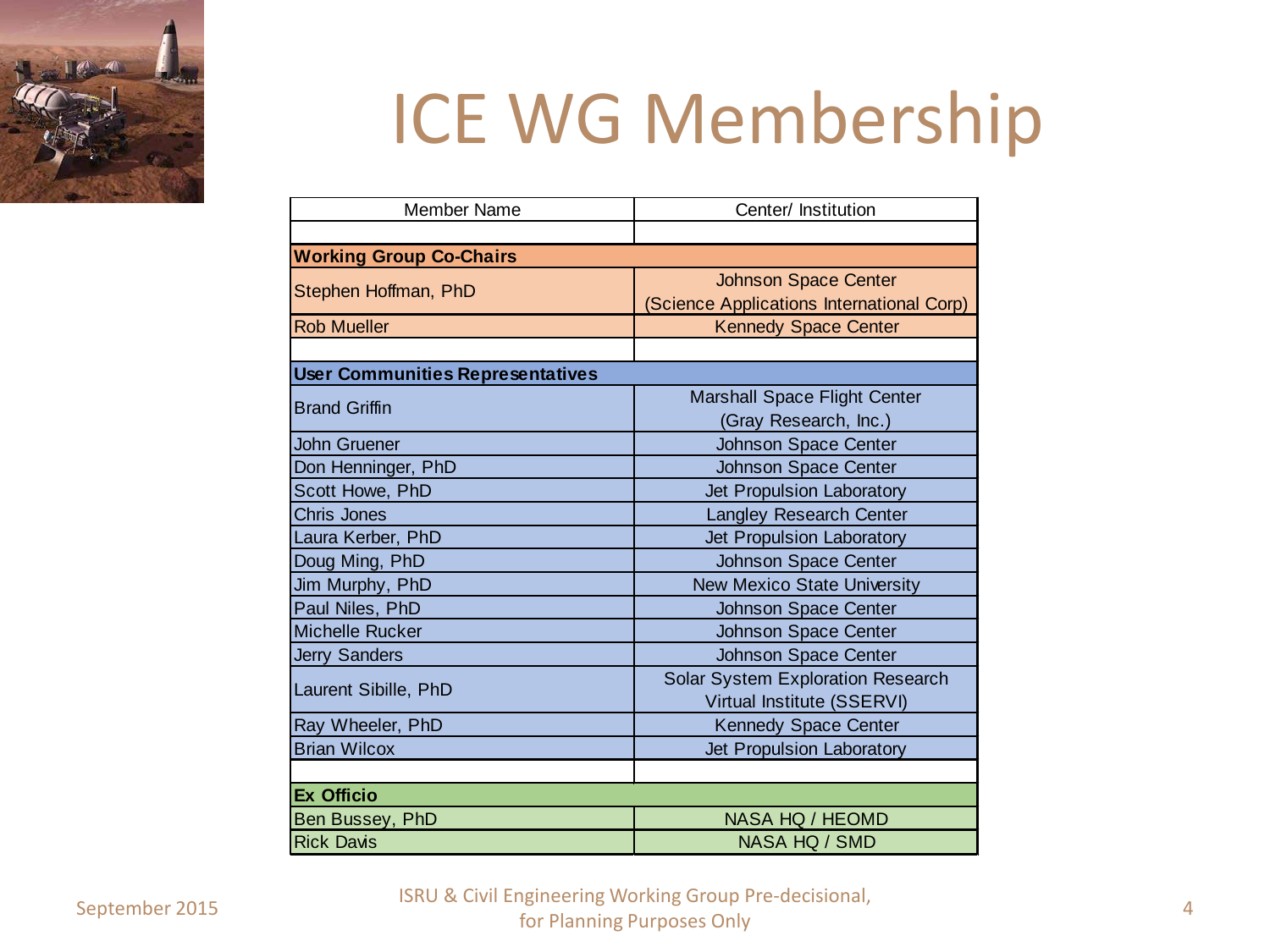

## Charter Tasks Detailed Flow & Schedule

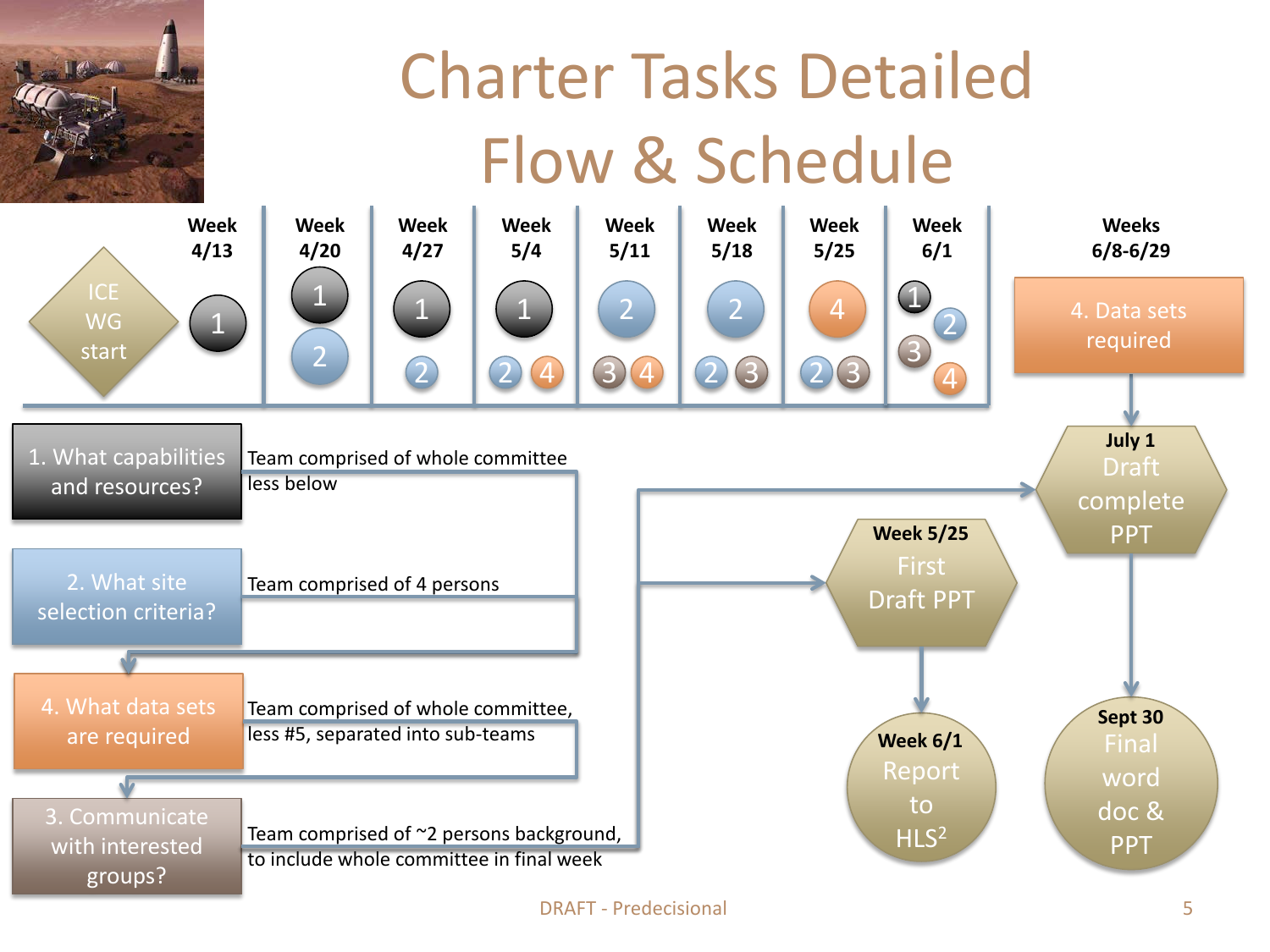

## Human Missions to Mars: Current Planning

- Current planning for human Mars missions (commonly referred to as the Evolvable Mars Campaign or EMC) is different from DRA 5.0
	- DRA 5.0: Three missions lasting ~500 sols on the ground to three different locations with a crew of 6
	- EMC: a single surface site will be visited by *multiple* crews (total number is TBD) for durations ranging from ~300 sols to ~500 sols
	- Both scenarios assume that small pressurized rovers that allow the crews to venture to distances of ~100 km from their base for durations of ~14 sols
	- The EMC has taken on the added objective of learning how to live and work on Mars for extended periods, including infrastructure improvements using local resources and gradually breaking the logistical chain with Earth
- As a consequence of visiting the same site by multiple crews, site selection takes on added significance to maximize the *potential* for on-going scientific research and gradually breaking the logistical chain with Earth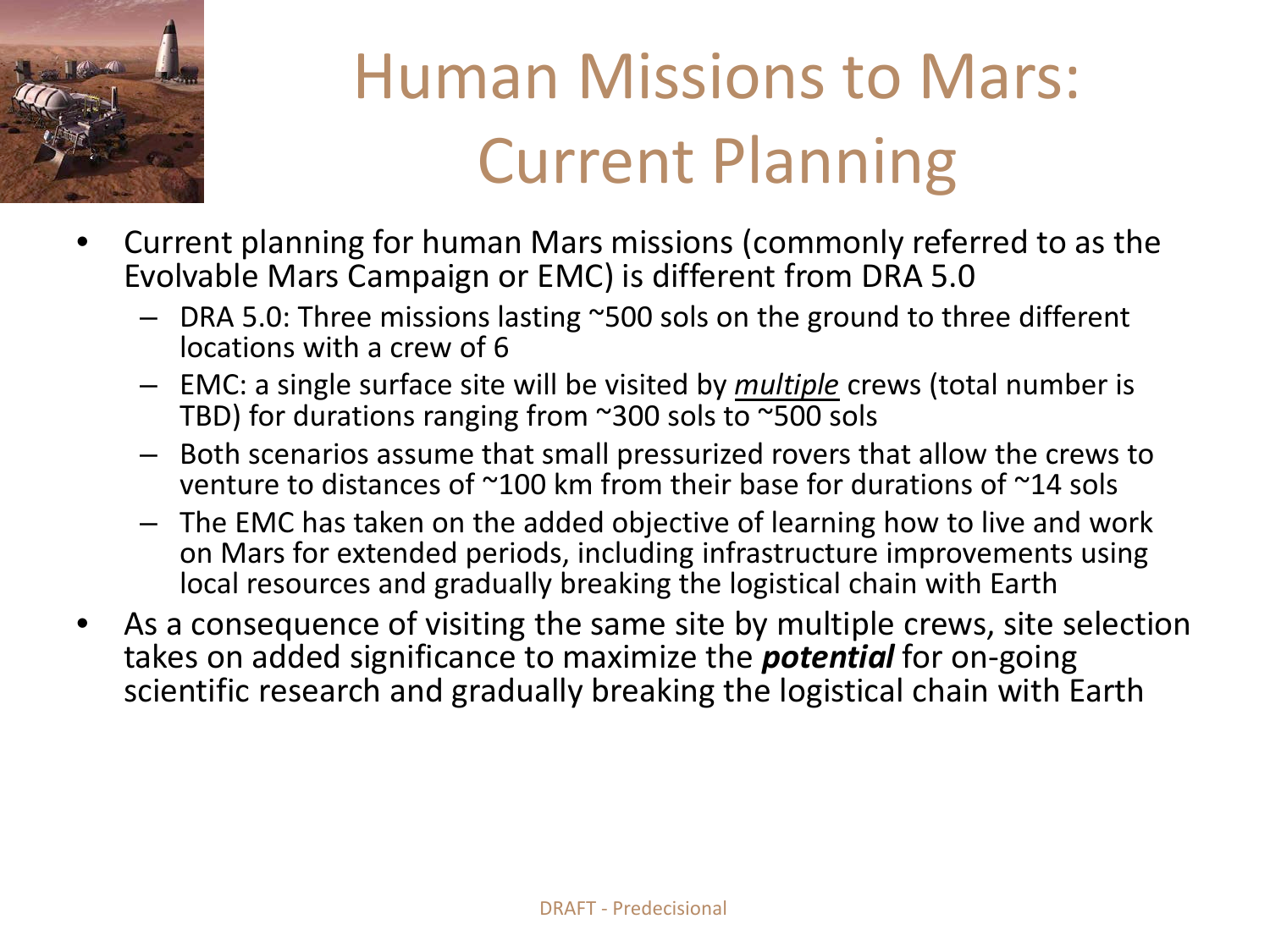

#### ISRU and CE Objectives for Mars Surface Mission

- Demonstrate the ability to prospect for and extract useful commodities from local materials in a cost effective and sustainable fashion and begin using those commodities in nominal operations as soon as possible
	- Highest priority: water
	- Secondary priority: metals, structural building materials
		- Rationale: water can be used for multiple purposes that are mission enhancing or enabling (propellant/fuel cell reactant production, life support, radiation shielding, plant growth). Metals will be important for in-situ fabrication of spare parts and repairs. Oxygen, buffer gases and carbon dioxide are obtained from the atmosphere
- Demonstrate the ability to manipulate the surface for infrastructure emplacement and protection of hardware
	- Highest priority: foundation improvement and surface stabilization (including landing pads, roads, berms, etc.)
	- Secondary priority: structures, radiation shielding
		- Rationale: Each candidate site will exhibit strengths and weaknesses. For example, landing plume cratering may be significant if the site has substantial amounts of loose surface material or lacks any exposed bedrock; cratering must be adequately addressed to remove the concern. Berms and roads may be required to minimize mobility maintenance and allow for consolidation of delivered infrastructure. While very important, radiation shielding may be enhanced using water walls before surface material is required. Thus each candidate site will be assessed for factors such as these and an overall site plan will be developed noting where improvements are required.
- Demonstrate capabilities that reduce reliance on supplies from Earth using indigenous materials, resources, and the environment
	- Highest priority: food production
		- Rationale: one of the largest (the largest?) consumable items that must be imported from Earth in current mission scenarios
	- Secondary priority: in-situ manufacturing and construction with in-situ derived feedstock
		- Rationale: To minimize long term costs, logistics, and risk to crew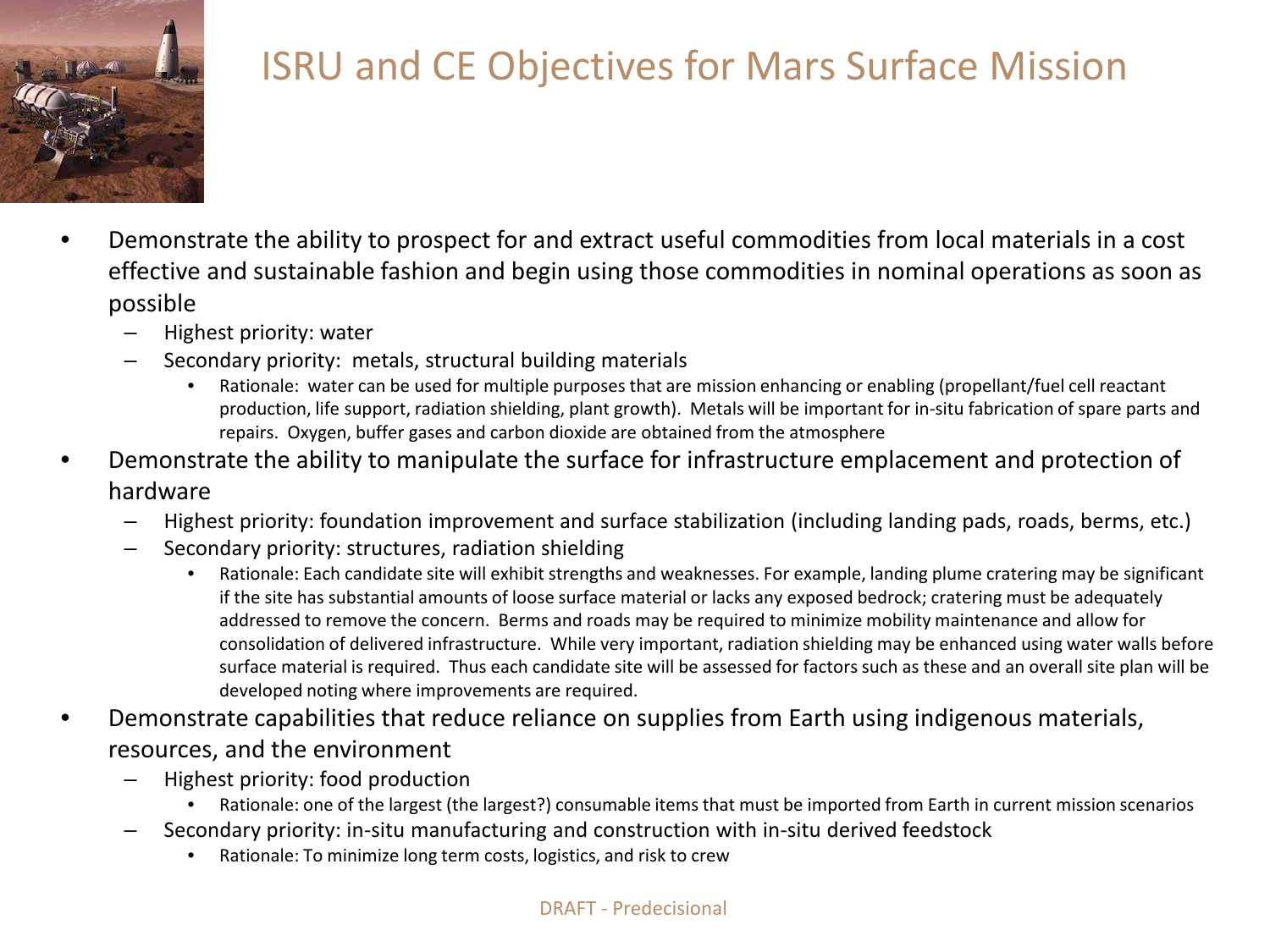

#### ISRU and CE site criteria: threshold (i.e., must have) 1/4

- The Exploration Zone must show *potential* for at least one water resource feedstock
	- Feedstock can be either water ice, ice/regolith mix, or hydrated minerals
		- Potential for hydrated minerals with a high concentration (greater that 5% by weight)
			- » Rationale: Based on maintaining same power infrastructure as atmosphere only processing)
		- Potential for ice or ice/regolith mix
		- Desired resolution for mineral and water content <100 m desired, <1000 m required
	- Resource feedstock deposit must allow for initial mission use and long term surface operations.
		- Single primary water resource must be sufficient to support radiation shielding, life support, EVA, and propulsion needs for several human missions
			- » Rationale: ~20000 kg required for each Mars ascent, initial radiation shielding, EVA support, and crop growth
	- Resource feedstock must be in a form that is minable by systems that are highly automated
		- Rationale: The feedstock deposit is preferred to be in a form that is easily excavated. Mining equipment or techniques requiring extensive crew time to operate or to supervise is highly unlikely.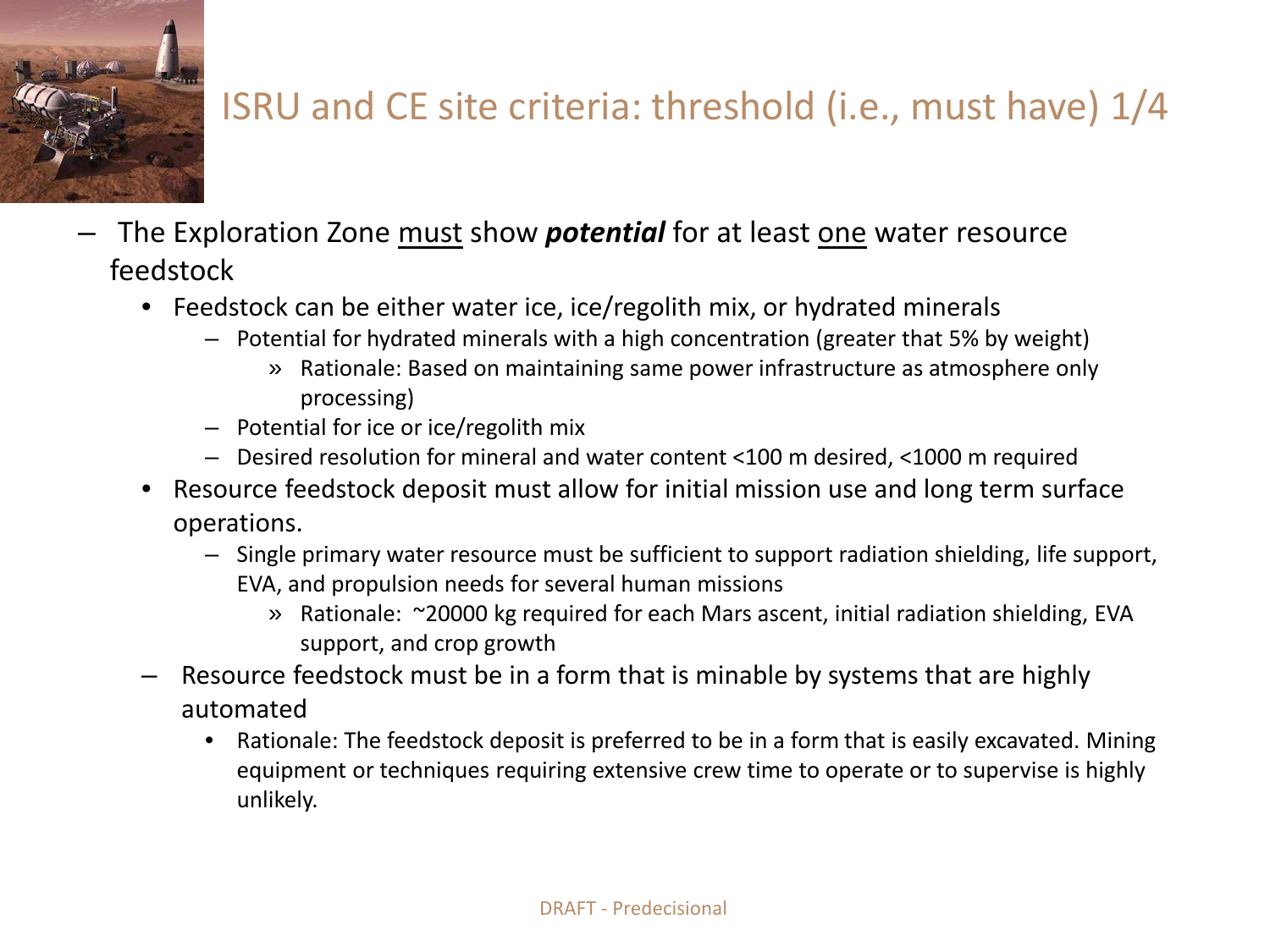

### ISRU and CE site criteria: threshold (i.e., must have) 2/4

- The Exploration Zone must show *potential* for at least one water resource feedstock (continued)
	- Initial resource feedstock located within 1-3 km (TBR) of ISRU processing plant and power infrastructure
		- Terrain features must not prevent direct-line-of-site communications between ISRU processing system and rover/excavators if possible (adds need for communication repeaters)
		- Rationale: resource economics decreases with increased distance (i.e., transportation costs) from processing point or utilization point; Risk in initial mission operations and product availability require initial resources to be nearby and located outside of natural deep features such as canyons, deep craters (note: lava tubes are not excluded)
	- Resource feedstock located within 0-1 meters (TBR) of surface
		- Rationale: resource economics decreases with increased cost to excavate feedstock. Deeper than 1 meter requires extensive removal of overburden and/or multiple segment drill. Also depth penetration of neutron spectrometers is typically <1 m
	- Resource feedstock located in accessible location
		- Sufficiently flat to permit excavation and soil storage <10° (TBD based on rover stability and loading design)
		- Major natural obstacles along the most direct traverse between resource feedstock and usage area must not be present that exceed planned mining mobility platforms such as canyons, cliffs, vertical outcrops, and wide crevices
		- Rock size must not allow impact to rover mobility <30 cm (TBD based on rover clearance)
		- Rock distribution must not allow for impact to excavation operations DRAFT - Predecisional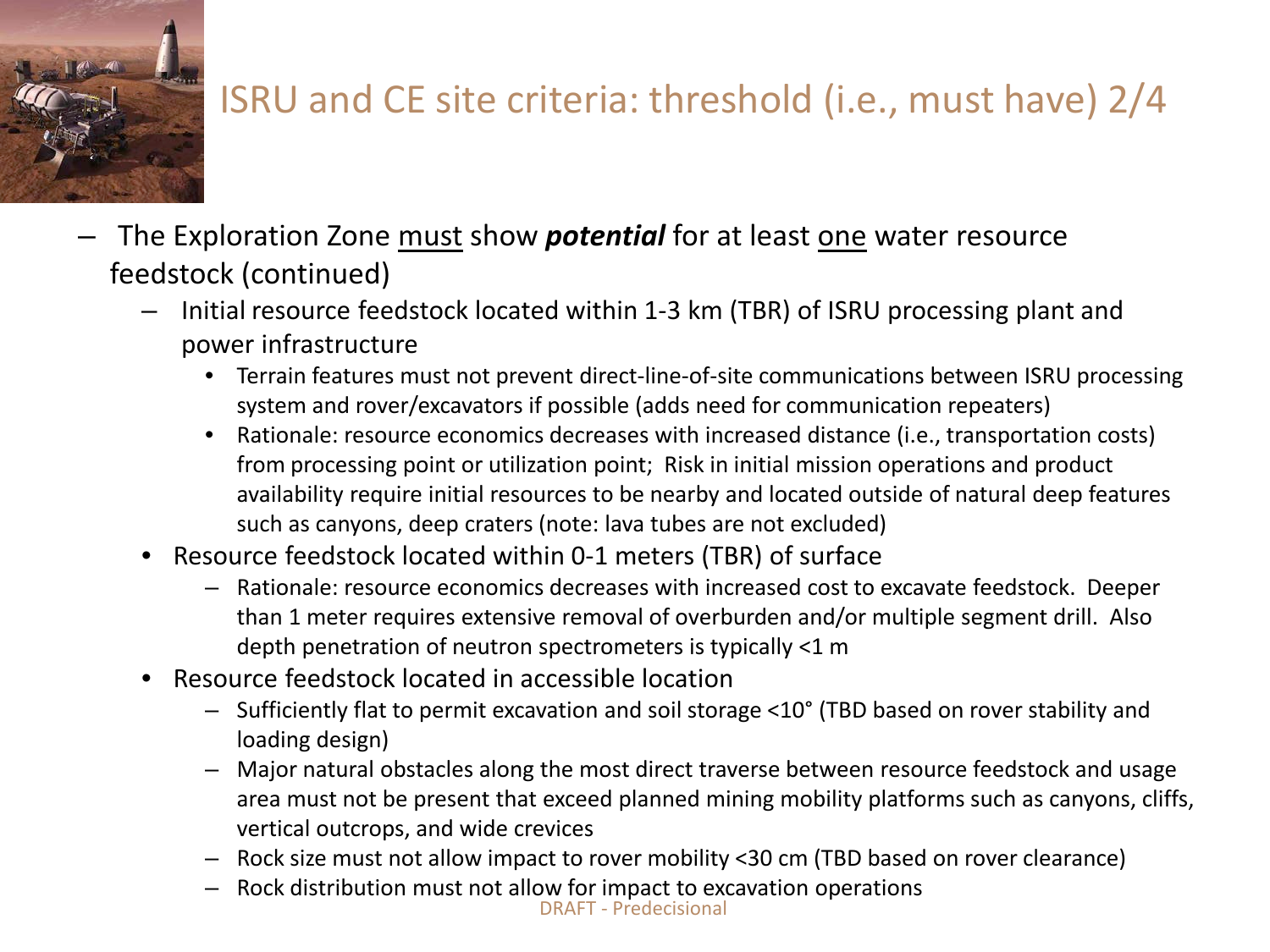

#### ISRU and CE site criteria: threshold (i.e., must have) 3/4

- Access to at least one region where infrastructure construction can be emplaced or constructed
	- Flat and stable terrain with sparse rock distribution
		- An area of at least (approximately) 25 sq km (TBR) with these characteristics:
			- Slope less than 10 deg (on a TBD baseline TBR) over at least 60% (TBR) of this area
			- Rock distribution (need descriptor similar to slope: a specified characteristic over some TBD fraction of the area)
			- Exposed bedrock or soil/regolith bulk density greater than (TBD) over at least 40% (TBR) of this area
			- No indication (or minimal indication?) of seasonal changes over at least 60% (TBR) of this area
		- Rationale: flat terrain and sparse rock distribution minimizes amount of terrain modification required prior to infrastructure construction. Bedrock for safer landing and strong foundation for infrastructure
		- Rationale: stable terrain required for adequate foundation
	- Located within 5 km (TBR) of landing site location
	- Rationale: minimizes transportation requirements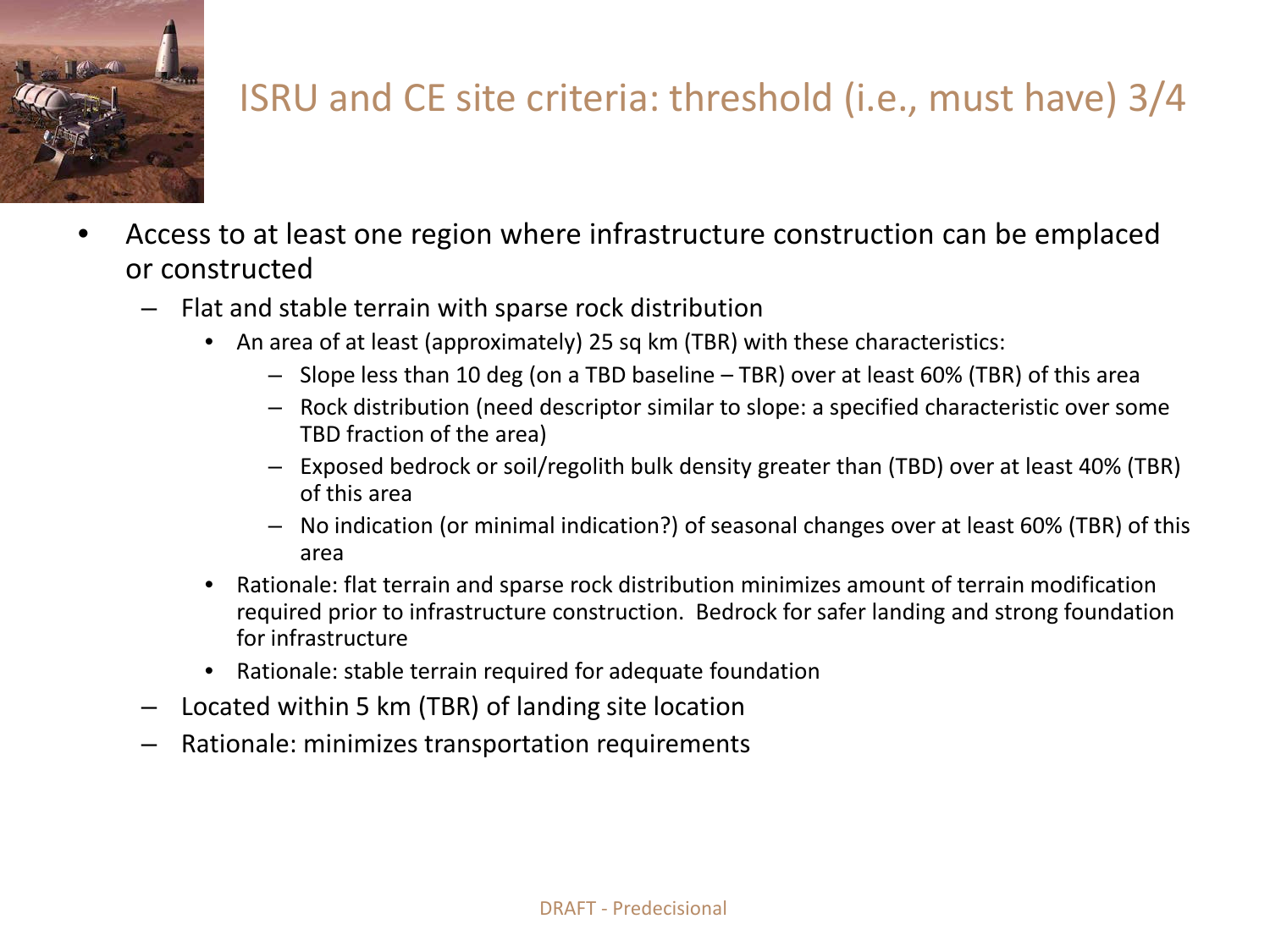

#### ISRU and CE site criteria: threshold (i.e., must have) 4/4

- The Exploration Zone must show *potential* for metal/silicon resources
	- Resources of primary interest are iron, aluminum, and silicon; titanium and magnesium are of secondary interest. (see table on next page)
	- Mineral resources should be near surface 1 to 2 meters:
		- Rationale: Allowable depth is 1 to 2 meters based on limitations in sampling technique and economics of extraction. Deeper resources will require higher concentrations, but are allowed due to the smaller quantity of resource required.
	- Terrain guidelines same as for water resources; can be relaxed for resource evaluation purposes only.
	- Resource feedstock must be in a form that is minable by systems that are highly automated.
		- Rationale: The feedstock deposit is preferred to be in a form that is easily excavated. Mining equipment or techniques requiring extensive crew time to operate or to supervise is highly unlikely.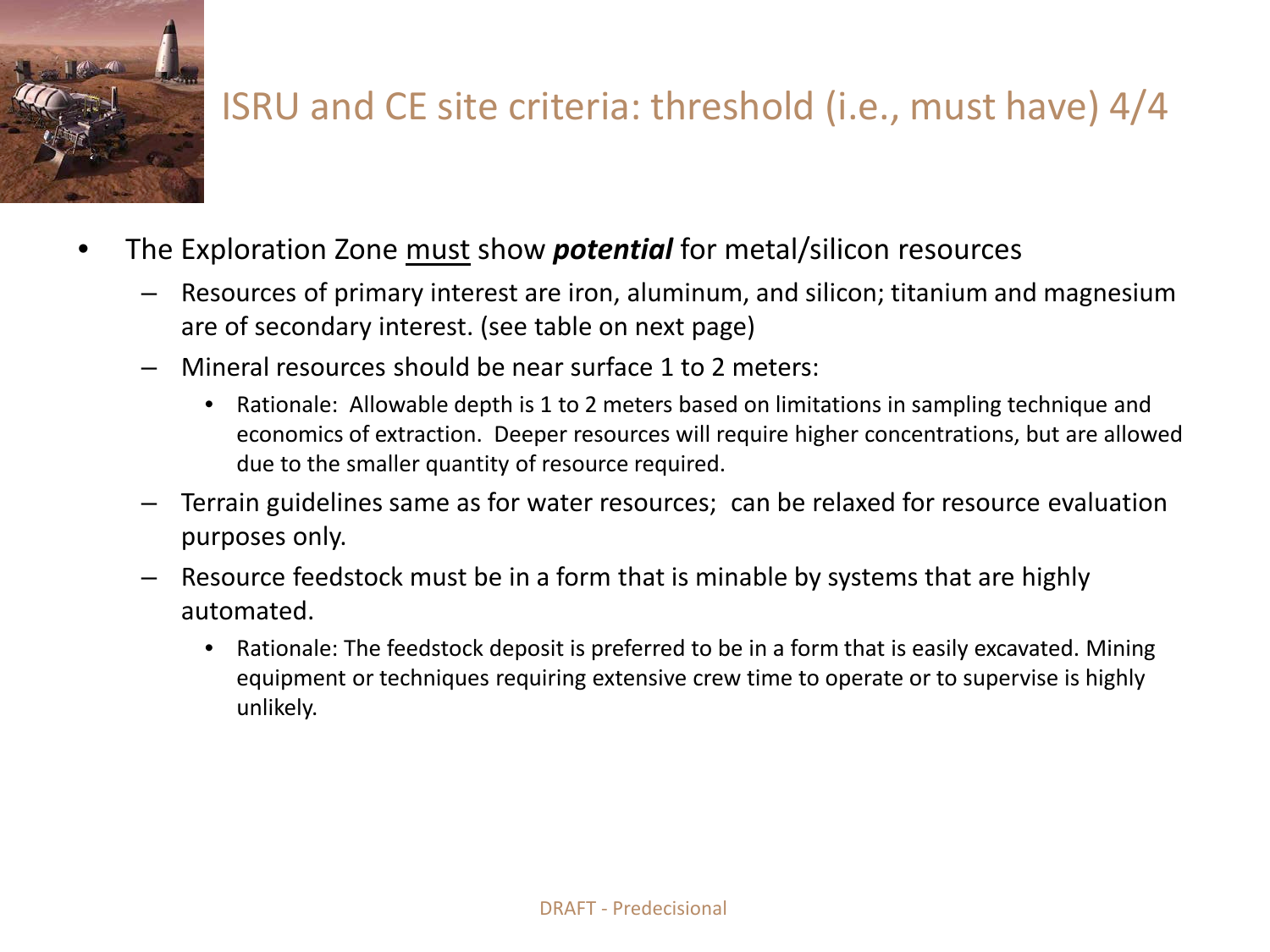

### ISRU and CE site criteria: qualifying (enhancements to threshold) 1/4

- The Exploration Zone should have *potential* for multiple sources of water resources
	- Feedstock can be combination of water ice, ice/regolith mix, and/or hydrated minerals
		- Concentrations should be greater than 5% by weight to justify extended range operations from processing location or from point of use
		- Visual and/or remote sensing evidence of level of hydration or presence of ice and associated minerals
	- Resource feedstock can be located >5 km (TBR) from processing location or from point of use
		- Rationale: distance allowed will be a function of resource concentration and desire to evaluate different forms of water resources
	- Resource feedstock located within 0-3 meters (TBR) of surface
		- Rationale: Allowable depth of resource will be a function of resource concentration and desire to evaluate different forms of water resources.
	- Resource feedstock located in accessible location
		- Same as previous requirements
		- Terrain guidelines can be relaxed to those of robotic and human mobility system capabilities for water resource evaluation only purposes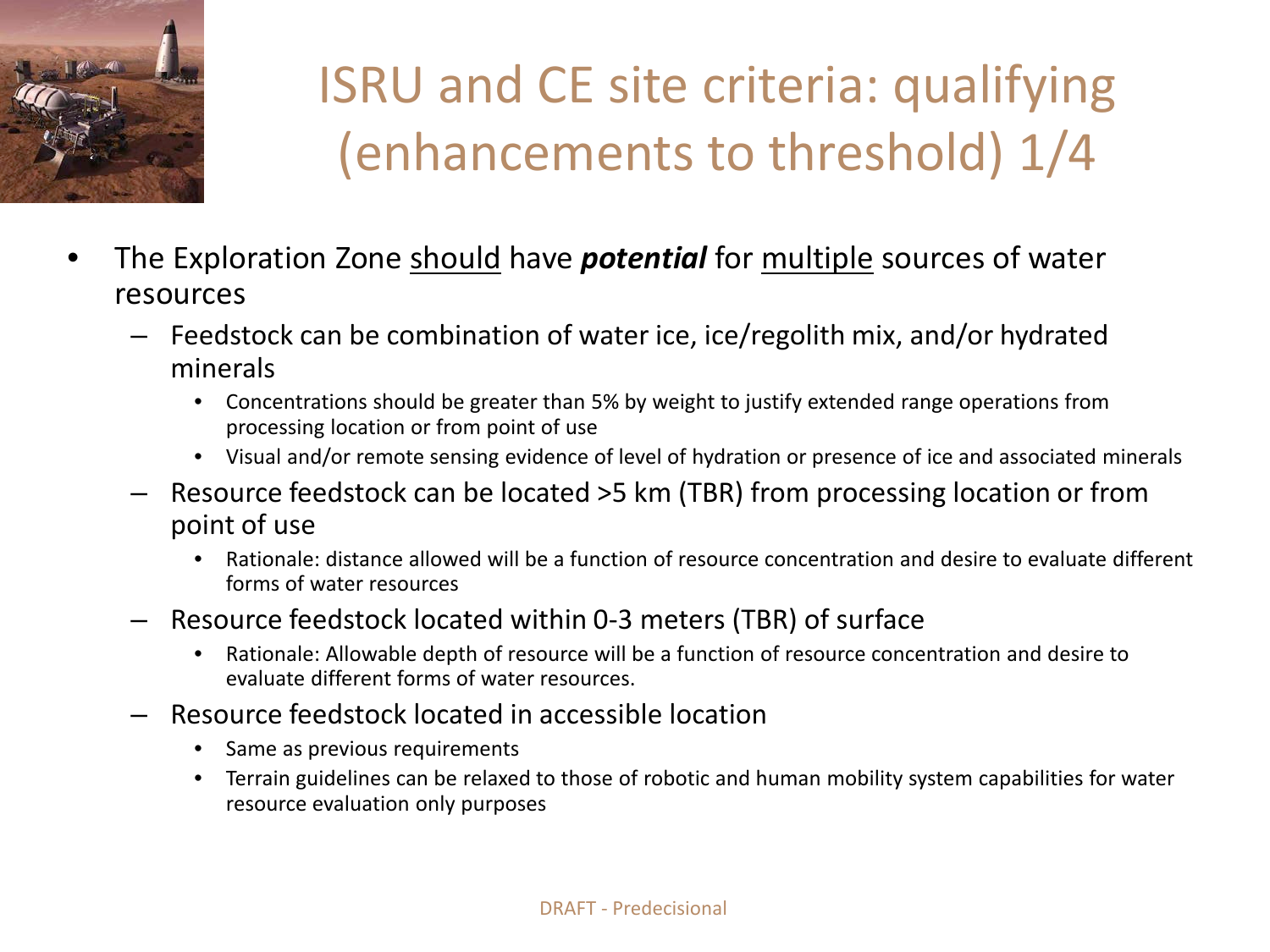

### ISRU and CE site criteria: qualifying (enhancements to threshold) 2/4

- The Exploration Zone should have *potential* for multiple sources of water resources (continued)
	- Distance between resource location and Consolidation location must be traversable
		- Rock size must not allow impact to rover mobility <30 cm (TBD based on rover clearance)
		- A plausible traverse route must be evident (Detailed assessments of traversability will be conducted separately)
		- Surface material at these locations must allow for repeated rover operation over same spot without concern for wheel slippage/sinking
		- Terrain features must not prevent direct-line-of-site communications between ISRU processing system and rover/excavators if possible (adds need for communication repeaters)
		- Slopes, rock size/distribution, and soil properties should allow for road/path construction between resource excavation location and centralized ISRU processing systems if required for sustained use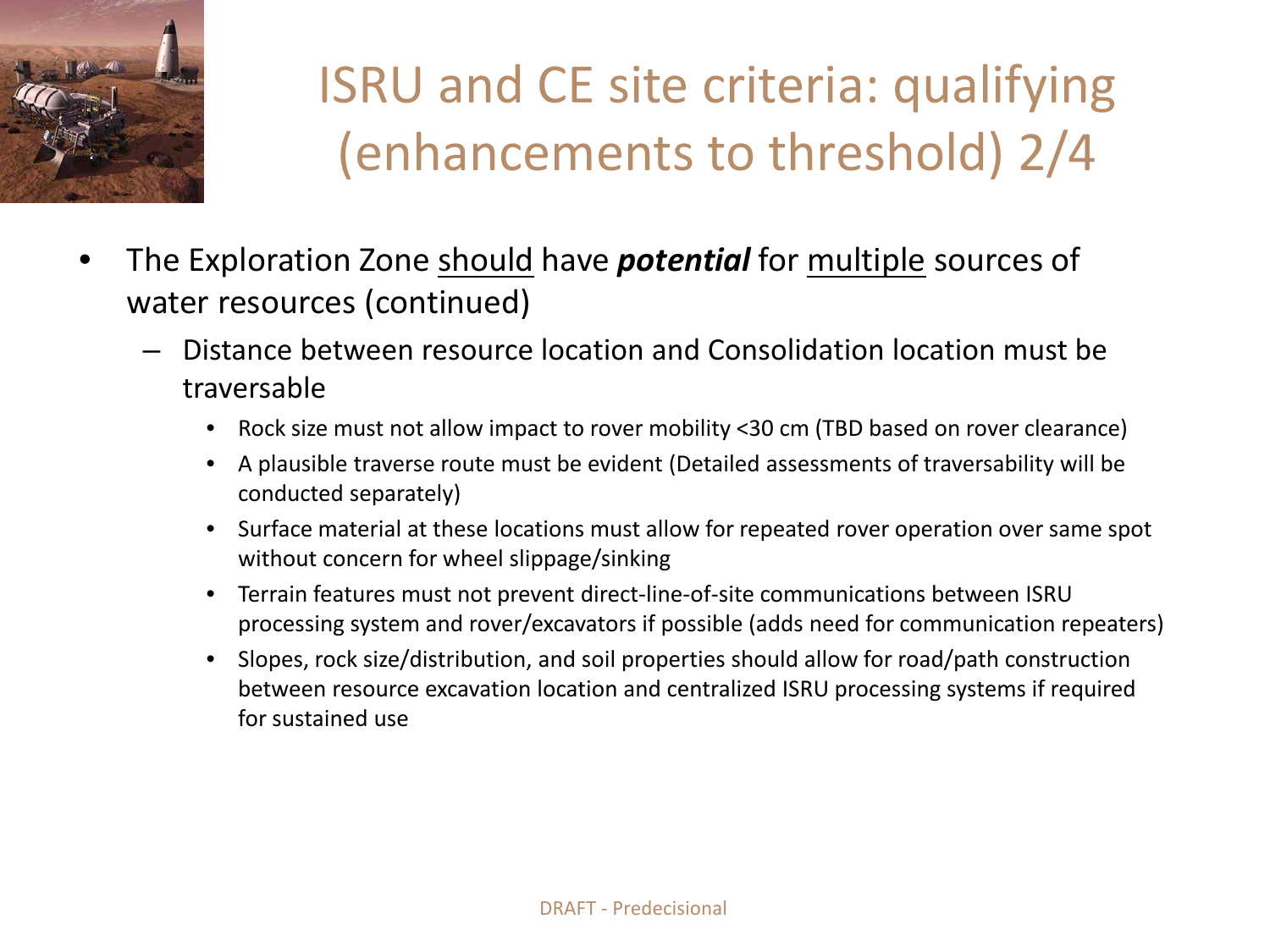

### ISRU and CE site criteria: qualifying (enhancements to threshold) 3/4

- From civil engineering
	- Northern hemisphere <40 latitude
		- Rationale: less extreme climate variations and higher solar flux
	- Evidence for access to an abundant source of cobble sized [64-256 mm (2.5-10 in)] or smaller rocks and bulk, loose regolith
		- Rationale: raw material (e.g., sand, cobbles, bulk regolith) for a variety of construction techniques such as leveling roadways, enhancing roadway surfacing, constructing berms, burying habitats for radiation protection, etc.
	- Natural terrain features in close proximity to the landing site that can be used for radiation protection or other civil engineering enhancements
		- Examples: shallow depressions, narrow (but accessible) valleys, lava tubes, etc.)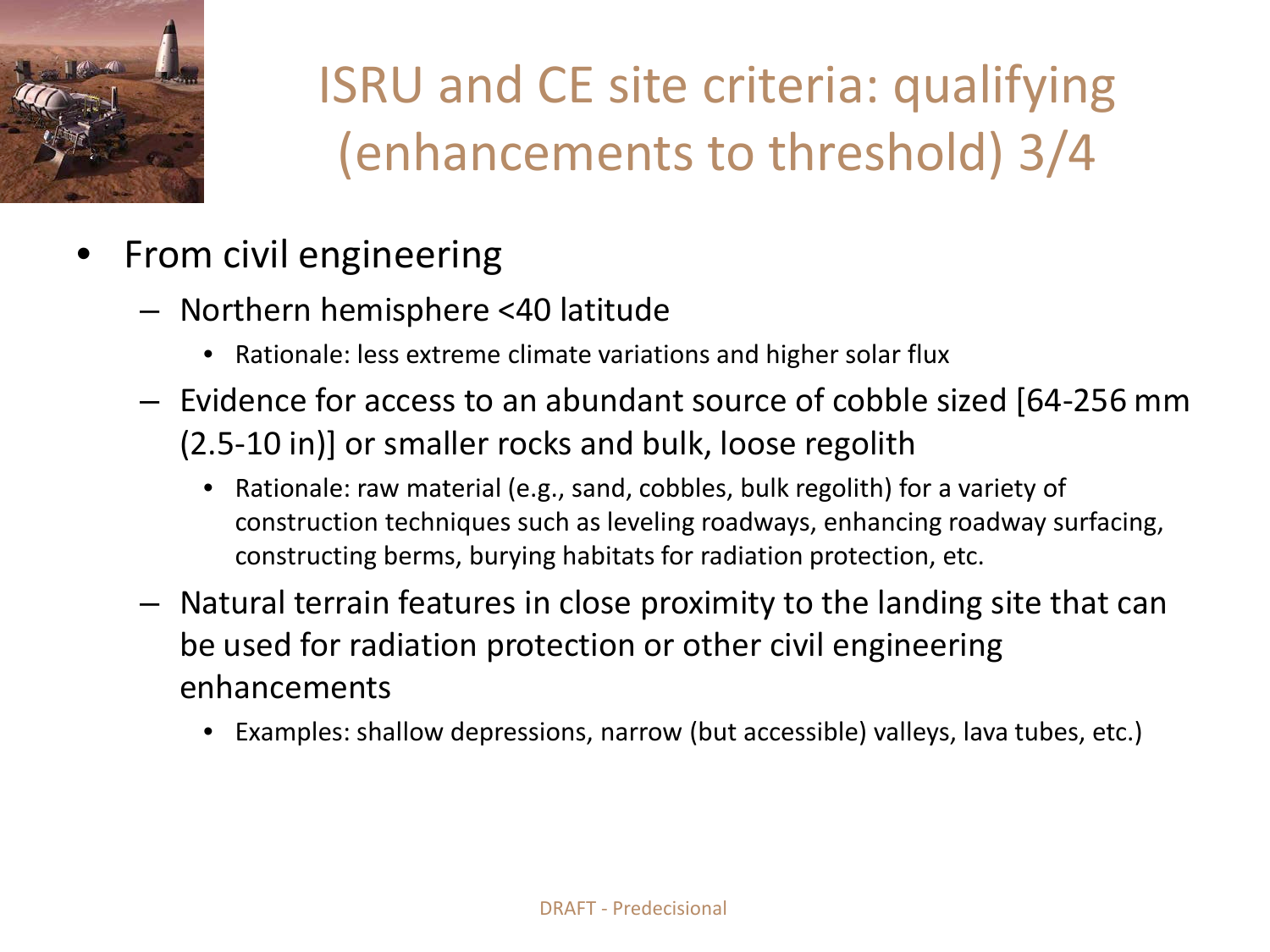

### ISRU and CE site criteria: qualifying (i.e., enhancements to threshold) 4/4

- From food production
	- Low latitude
		- Rationale: more consistent lighting throughout the year
	- No local terrain feature(s) that could shadow light collection facilities
		- Rationale: Gathering natural light for crop production could be a significant efficiency improvement over all artificial lighting
	- Access to water (preferable water ice to minimize processing)
	- Access to dark, minimally altered basaltic sands
		- Rationale: For use as soil base for crop growth; augmented with other material to improve crop growing potential
		- Quantity is estimated at  $32 \text{ m}^3$
	- Avoid heavily weathered and/or altered soils (e.g., hydrothermal or fumarolic vent/system)
		- Rationale: Using local materials as a soil base for crop growth is highly desirable but heavily weathered and/or altered soils have been shown by MER to be more deficient in plant essential nutrients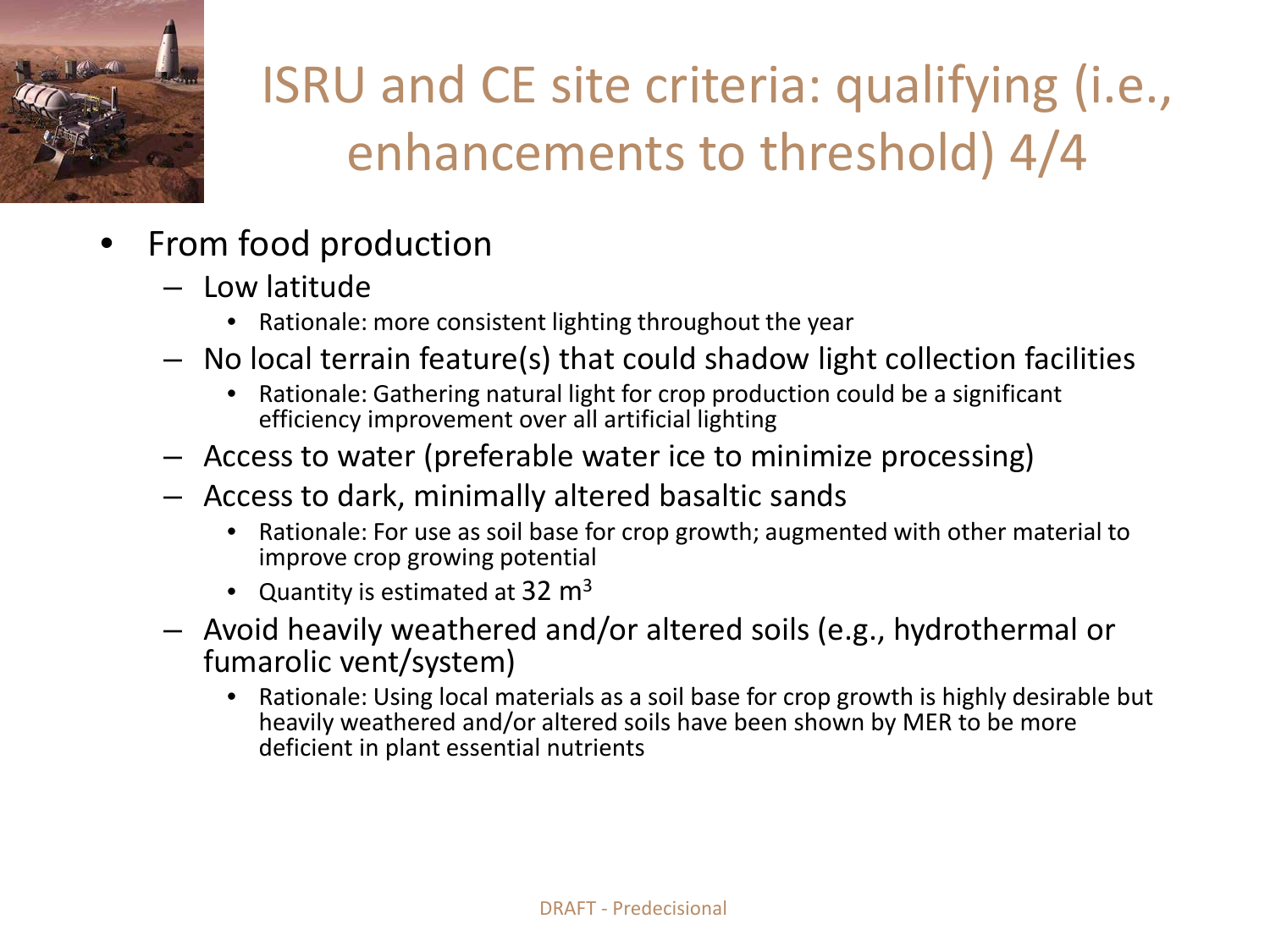

## BOE for water quantity requirement

- The 100 MT of water was an estimate based on several factors and intended to give various groups an indication of the magnitude of water human crews could reasonably expect to need and use.
- This value was based on an "expert opinion" estimate by a group that has been working this problem for many years.
- We know that each crew will need:
	- propellant for its ascent vehicle,
	- coolant for EVAs,
	- radiation protection (and possibly construction), and
	- for crop growth (if we expand into truly Earth-independent operations)
- Each ascent vehicle needs an estimated 20 MT of methane and LOX propellant (based on current designs).
	- If water is used to make these propellants then you need approximately 10 MT of water for each crew.
- Cooling water will depend on the number of EVAs so this is difficult to quantify, but could be many tons per crew.
- Water is a good moderator of SPE and GCR radiation sources and improves with thickness.
	- We have not finalized habitat designs but we do expect to use "water walls" on the habitat and the small pressurized rovers to protect the crews. This is a one-time quantity that we need and will depend on the habitat geometry but the magnitude is likely to be many tons.
	- If we use water as a construction material, as has been proposed by recent NASA Centennial Challenge winners, we will need quite a lot.
- Finally, crop growth will need water proportional to the amount of food we decide to grow.
	- This water can probably be recycled, so it may be a one-time amount just like the radiation protection.
	- crop growth is likely to start small and increase over time as we gain experience with crops on Mars. So the quantity needed will grow over time.
- To come up with a total quantity needed we picked 5 crews as a reasonable number of crews we could expect to use a Mars surface base
	- it could be more but probably not less, given the investment we are likely to put into this facility.
- When we added up our estimates in each of the categories described above we came up with an amount in the 80 MT range. We decided to give ourselves some margin for things we forgot and likely inefficiencies/losses in the processes that turn an amount of water on the surface into water the crew could use.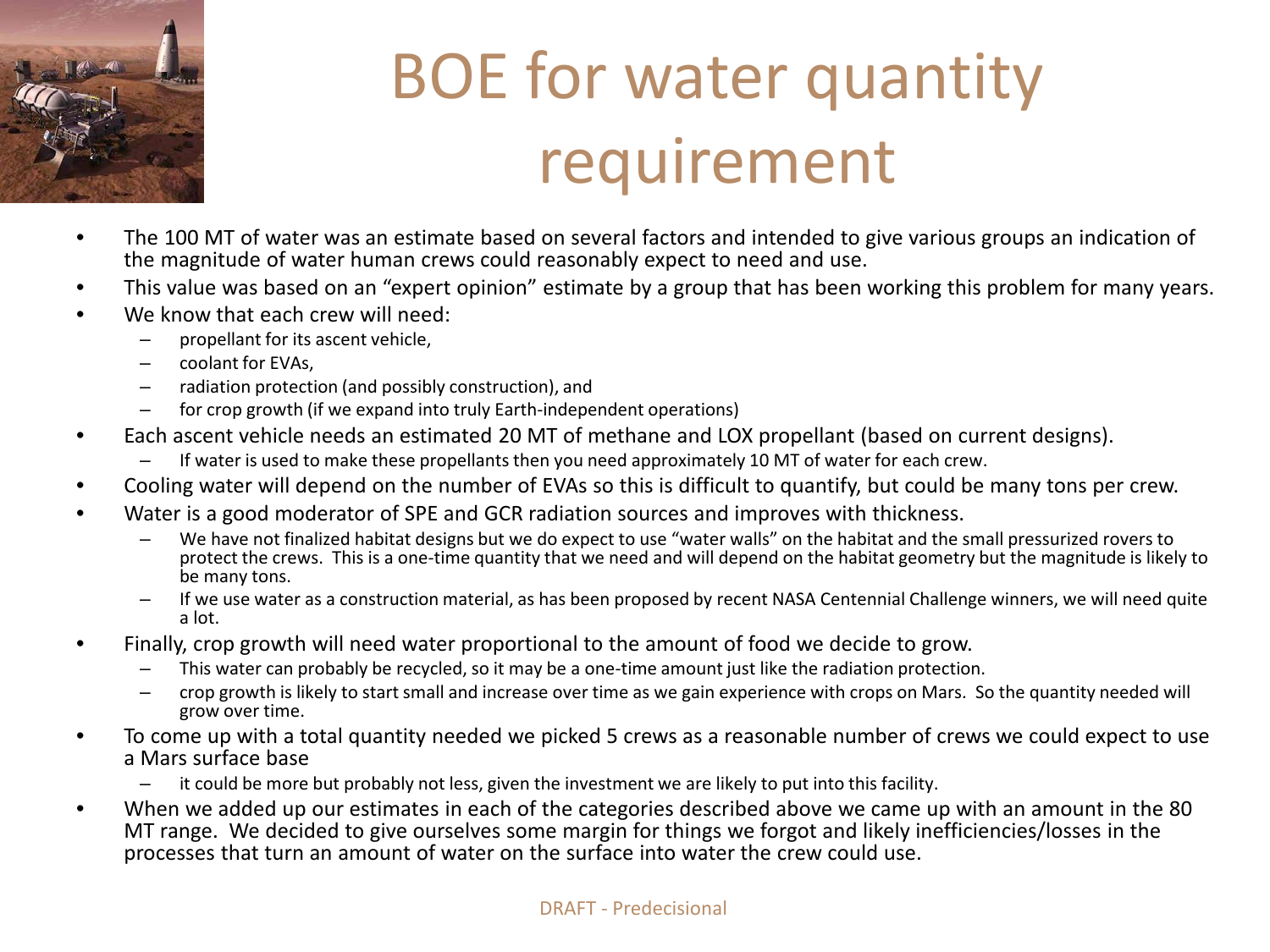## ISRU Examples and Analogies

- Excavation rates required for 10 MT O<sub>2</sub>/yr production range based on extraction efficiency of process selected and location
	- $H<sub>2</sub>$  reduction at poles (~1% efficiency): 150 kg/hr
	- CH<sub>4</sub> reduction (~14% efficiency): 12 kg/hr
	- Electrowinning (up to 40%): 4 kg/hr
- Excavation rates required for 14.2 MT  $H<sub>2</sub>O/mission$ production range based on water content
	- Hydrated soil (3%): 41 kg/hr
	- Icy soil (30%): 4 kg/hr
- Cratos & LMA rovers: 10 to 20 kg/bucket in <5 min.at field test in Hawaii
- Robotic Mining Challenges:
	- 2009: 437 kg in 30 min.; remote operation
	- 2015: 118 kg in 20 min; autonomous operation
- Soil Processing
	- ROxygen: 5-10 kg/hr
	- PILOT: 4.5-6 kg/hr
	- Pioneer SBIR: 4 kg/hr
	- MISME: 0.2 kg/hr







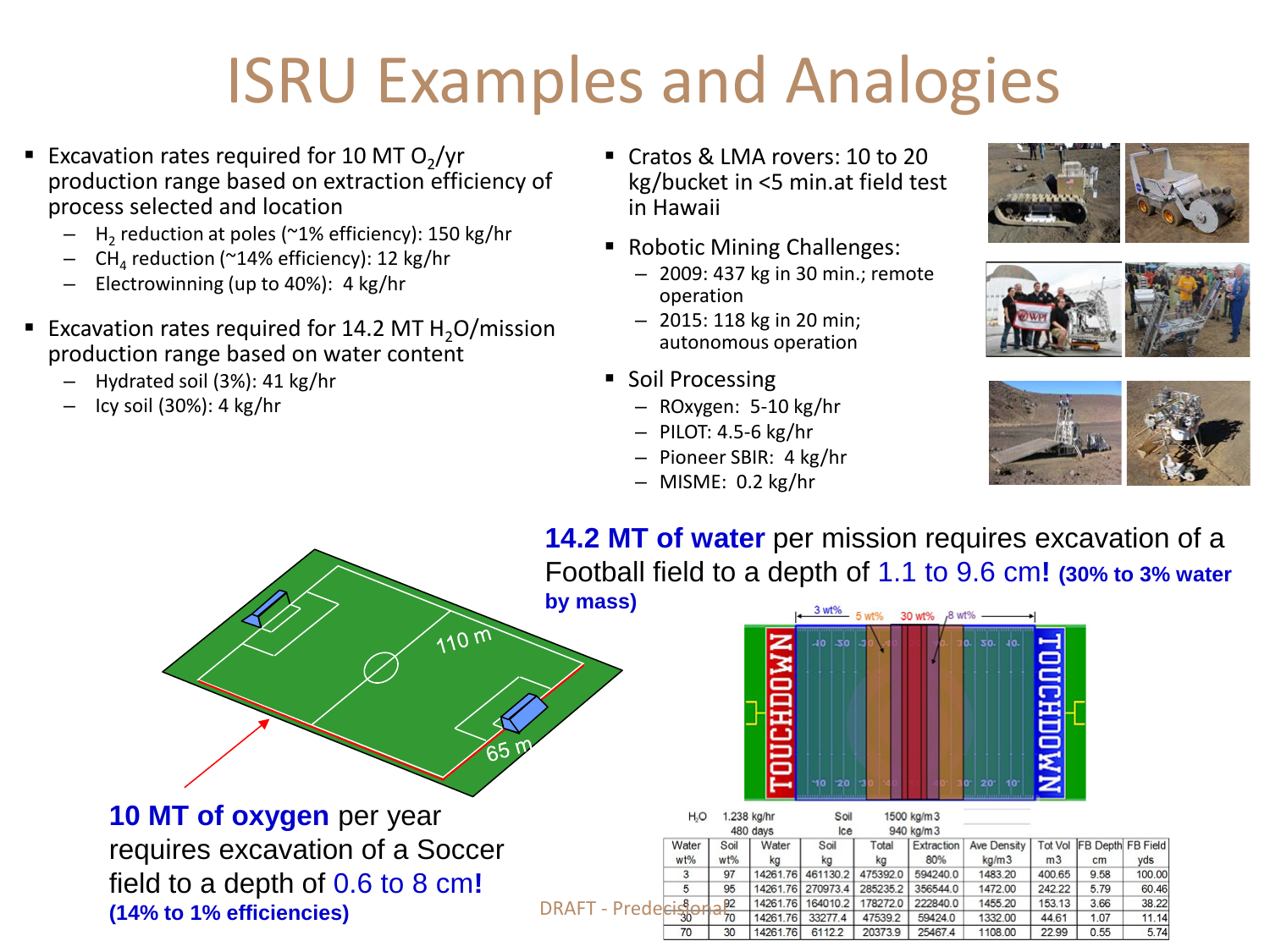

# How much Martian basaltic sands for a Mars greenhouse?

- Assume 40 m2 of plant growth area per person for 80% of required food (based on previous studies)
- For a crew of four: 160 m<sup>2</sup> of plant growth area required
- Assume 10 cm deep plant growth trays: 16  $m<sup>3</sup>$  of sands required (565 $ft^3$ , 21 yd<sup>3</sup>)
- Assume sand bulk density = 1300 kg/m<sup>3</sup>
- *20.8 mt of sands required to supply 80% of required food for a crew of four*